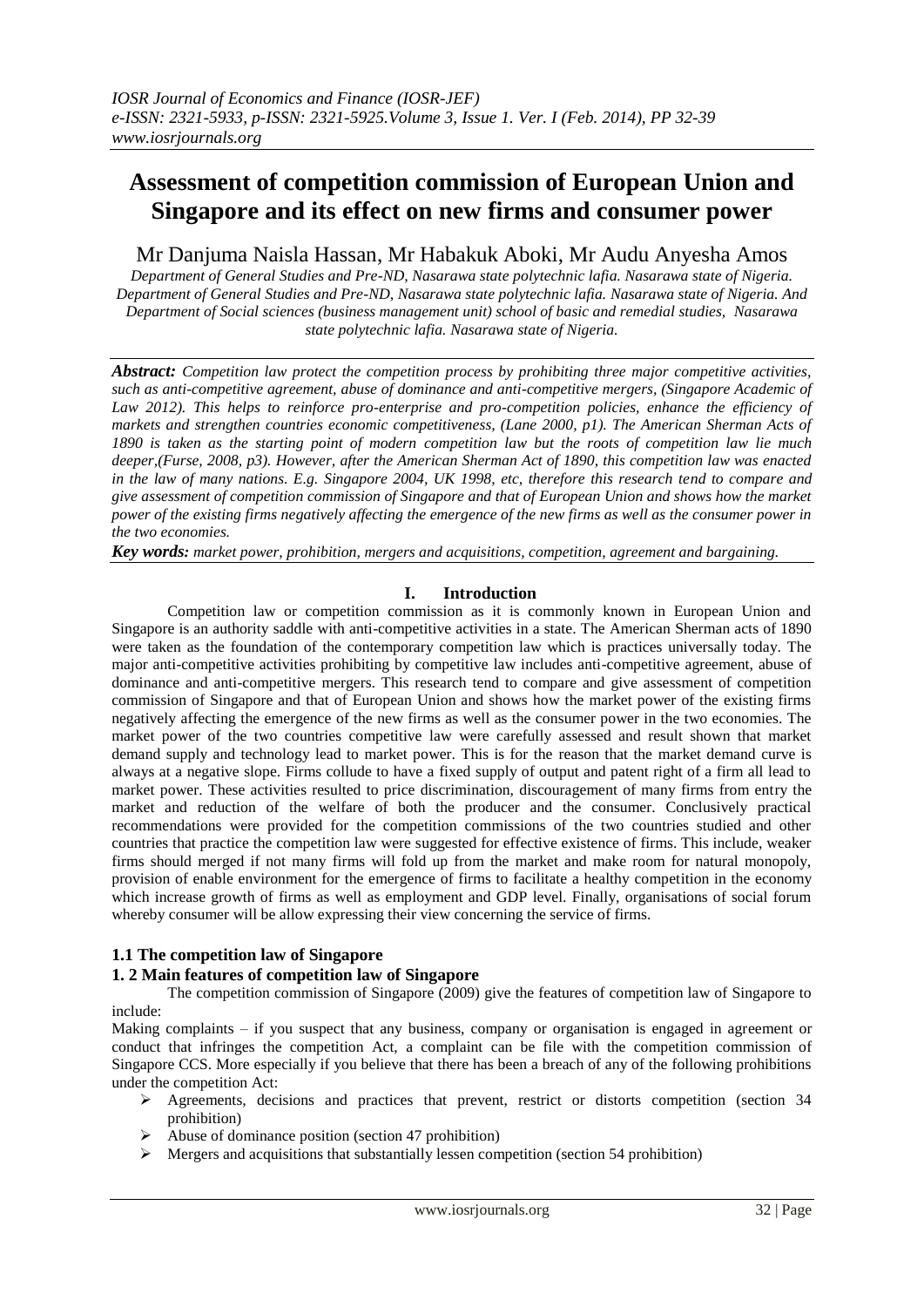The competition commission of Singapore (CCS) is interested hearing from persons with useful information on cartel activity in Singapore. e.g. companies /business who are part of the cartel, origin of the cartel, the nature of the industry where the cartel is operating documents or other information evidencing agreements, decisions or practice of the cartel.

Seeking guidance and decisions – this implies undertakings need not notify CCS of their agreement or conduct. But there may be occasion when they have serious concern as to whether they are infringing the Acts prohibitions. In such situations, they may find it useful to take independent legal advice on these matters. Where relevant, they may also apply to CCS for:

- $\triangleright$  Guidance as to whether, in CCS view the agreement or conduct is likely to infringe the competition Act, the Act as it is anti-competitive or
- $\triangleright$  A decision by CCS as to whether the agreement or conduct does in fact infringe the Act.

Notifying a merger – it is not necessary for merger parties to notify CCS of their mergers, except if it may lead to a substantial lessening of competition.

Filing under block exemption order – this exempt category of agreement from the section 34 prohibition on anti –competitive agreements, decision and practices.

# **1.3 Competition enforcement authority in Singapore**

The competition authority in Singapore that enforces the competition law is the competition commission of Singapore (ministry of trade and industry Singapore 2009). The commission has power to investigate and adjudicate anti-competitive activities.

# **1.4 European competition law**

# **1.5 Features of European competition law**

Motta (2009), furse (2008) and Rudger & McCulloch (2009) give features of European competition law to include:

Horizontal and vertical agreement – the agreement among competitors and agreements between producers and middlemen are prohibited except on R &D.

Abuse of dominant position - this implies a behaviour which through recourse to method different from which condition normal competition in market has the effect of hindering the maintenance of the degree of competition. Such activity is prohibited.

Both horizontal and vertical mergers are regulated by the mergers regulation 4064/89 and successive modification – each project of concentration should be reported to the Mergers Task Force (MTF) for investigation, a special unit of the competition directory of the European commission.

#### **1.6 Enforcement authority of European competition law**

European competition law has its main provisions contain in article 81 and 82 of the treaty of European communities and in the mergers regulation,(Motta 2009,p31).the European competition law is enforced by the European commission EC or DG comp. at the communities level and by National competition Authorities at members state. The court of first instance CFI preside any case of EC and the European court of justice decides on appeal against CFI.

#### **1.7 Comparison of European commission and competition commission of Singapore**

Both commissions have power to investigate and adjudicate anti-competitive activities. That is activities which affect the welfare of the consumers.

Mergers are regulated by the commission to avoid substantial lessen of competition in the market which would be detrimental to the consumers. This activity is monitored by the both commissions in their respective areas.

The commissions prohibit agreements, decision by association of undertaking and concerted practices which may affect trade in their various countries areas. That is, decisions that affect the prevention, restriction or distortion of competition in these economies.

Block exemption exempts a category of agreements or decision. If an agreement contributes to improving economic progress without imposing undue restriction cannot be prohibited. This is considered by the both countries commissions as seen on the countries features above.

#### **II The method used by the competition commission of Singapore to assess market power**

Market power refers to the ability of a firm to influence or control the terms and condition on which goods are bought and sold, (Carlton and Perloff 1994). Monopolies can influence price by varying their output because consumer have choice of rival products. Competition Commission of Singapore (2007) states that, the method use by the competition commission of Singapore to access the presence of market power include: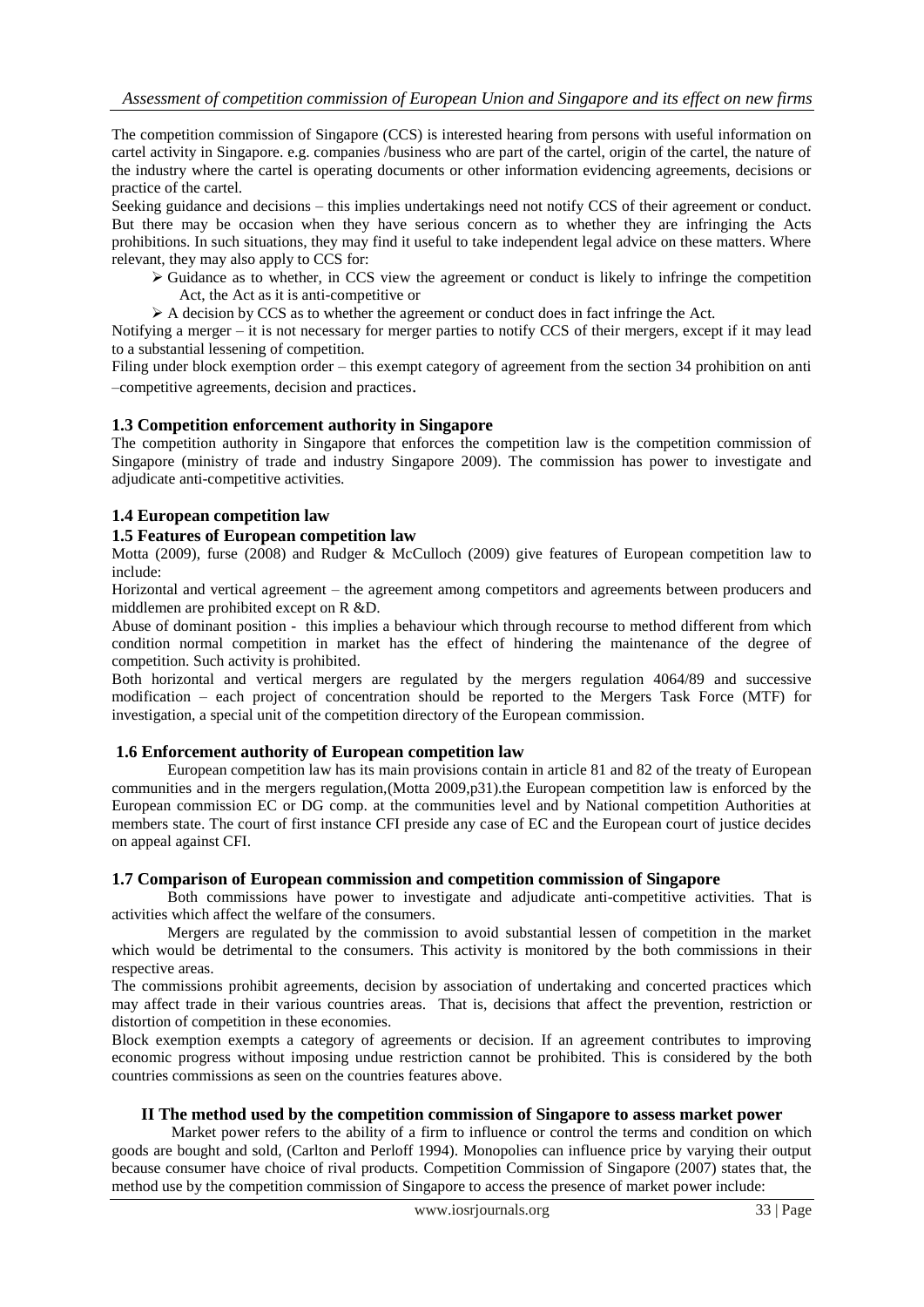Low entries barriers – an undertaking with persistently high market share may not necessary have market power where there is a strong threat of potential competition. If entry into the market is easy, the incumbent might be constraint to act competitively so as to avoid attracting entry over time by potential competitors.

Bidding markets – sometimes buyers choose their suppliers through procurement auctions or tenders. In these circumstances even if there are only a few suppliers, competition might be intense. This is more likely to be the case where tenders are large and infrequent so that suppliers are more likely to bid, where suppliers are not subject to capacity constraints so that for any particular bid, all suppliers are likely to placed competitive bids, and where suppliers are not differentiated so that for any particular bid, all suppliers are equally placed to win the contract. In this type of market an undertaking might have a high market share at a single point in time. However, if competition at bidding stage is effective, this currently high market share would not necessarily reflect market power.

Successful innovation – in a market where undertakings compete to improve the quality of their products, a persistently high market share might indicate persistently successful innovation and so would not necessary mean that competition is not effective.

Product differentiation – sometimes the relevant market will contain product that are differentiated. In this case, undertakings with relatively low market shares might have a degree of market power because other products in the market are not very close substitutes.

Price responsiveness of competitors – sometimes an undertaking's competitors will not be in a position to increase output in response to higher prices in the market. E.g. suppose an undertaken operate in a market where all undertakings have limited capacity and are unable to increase output substantially. In this case, the undertakings would be in a strong position to increase prices above competitive levels than an identical undertaking with a similar market share operating in a market where its competitors were not close to full capacity.

# **2.1 Method use by European commission to assess market power**

motta (2009, p121) states that the market power can be assess through:

Ease and likelihood of entry – if a firm try to increase its prices, existing competitors might react by increasing their capacities, this will limit the firms' market power. Potential entrants might also constraint the ability of a firm to raise prices. The most vital market theory is that if entry is easy, rapid and costless, a firm would not be able to charge a high margin because large profits would attract competitors into the industry.

Buyer power – the ability of a firm to charge high prices also depend on the degree of concentration of the buyer. A firm is clearly freer to exert market power if it faces a large number of dispersed consumers or buyers than if it faces one or a few strong buyers. A strong buyer can use it bargaining power to stimulate competition among sellers, either by threatening to switch orders from one seller to another or by threatening to start upstream production itself.

The central role of market share – for example, a monopolist firm has 100% of the market, which have highest possible market power. On the other hand one would expect a firm holding tiny share of the market to be unable to exercise much market power. Restrain on the ability of setting high prices will come from competitors, and a firm low market share will indicate that this firm has strong competitors.

Measuring market share and assessing relative strengths – once a market has been defined, market shares of all the relevant firms in the market can be calculated. This will give a first picture of the relative competitive positions of the firms in that market.

Some market are characterise by large and infrequent orders made by small numbers of buyers, as a result of that market share should be calculated over a relatively long period such as three to five years because of likely variance in market share as calculated in short time period.

# **2.2 Similarities of market power assessment between European commission and competition commission of Singapore**.

Both commissions assess market power base on low entry barriers: - In this case any attempt by the incumbent firm to increase prices, his competitors would increase their sales and it would also attract new entrants into the market. The market power of the firm would be limited.

Both commissions also assess the market power base on the responsiveness of buyer's power toward purchasing of the seller's products: - The buyer may stimulate competition among sellers by threatening to switch order from one seller to another. This therefore negatively affects the market power of the firm or seller.

# **111The features of market demand, supply and technology that can lead to market power**

As we have seen above, Market power refers to the ability of a firm to influence or control the terms and condition on which goods are bought and sold, (Carlton and Perloff 1994). In economics, market power exists when a firm faces downward sloping demand for its own output. Even when firms only have a very small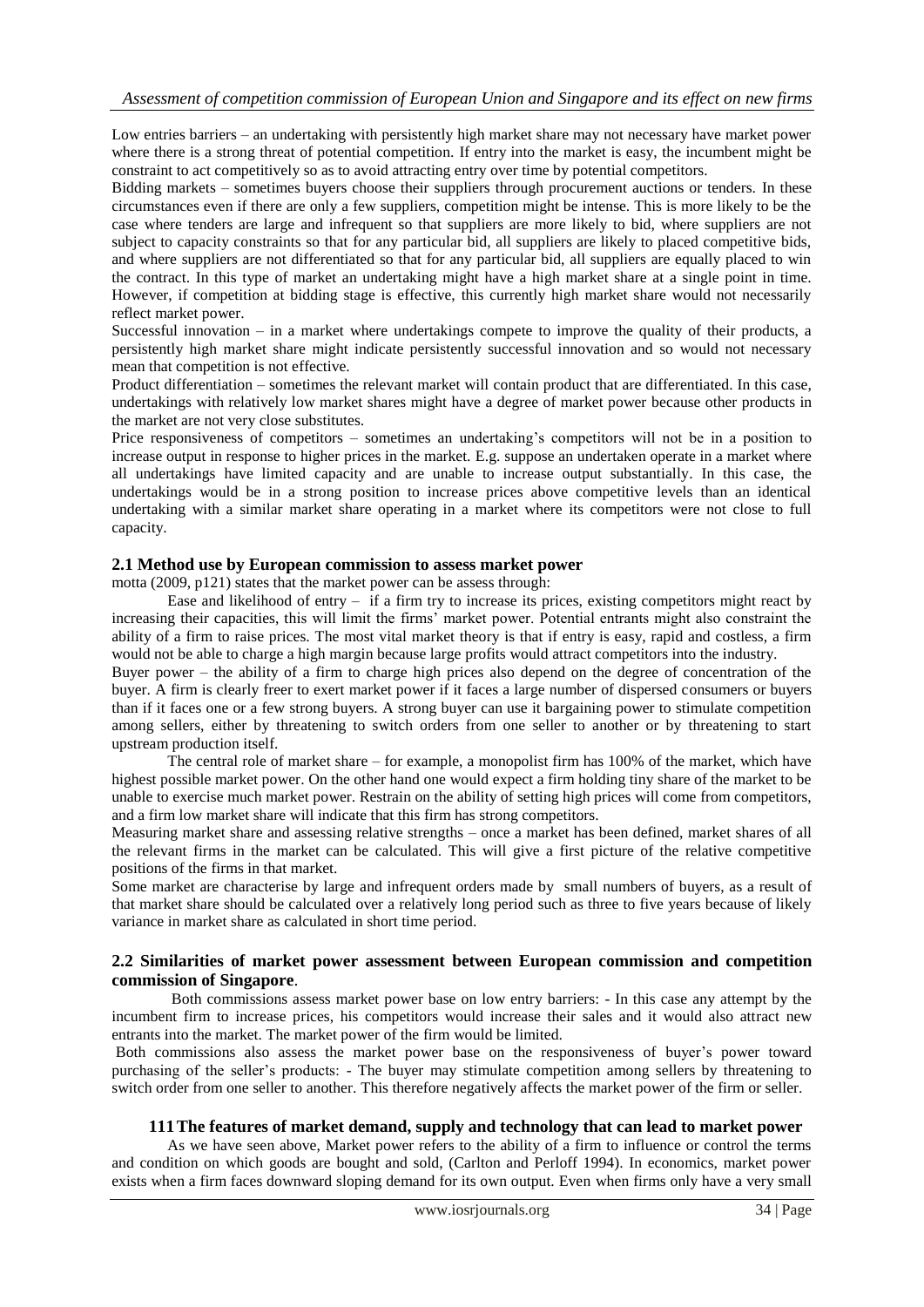degree of market power, the qualitative features of their behaviour are the same as monopoly. Thus monopoly can be use to illustrate the general results (Fingleton 2000).

Pindyck and Rubinfeld (2009, p368) examine the features of monopoly power that result from market demand, supply and technology to include:

The elasticity of market demand– if there is only one firm, a pure monopolist, its demand curve is the market demand curve. In this case, the firm's degree of monopoly power depends completely on the elasticity of market demand. E.g. because the demand for oil is fairly inelastic, OPEC could raise oil prices far above marginal production cost during the 1970s and early 1980s. On the other hand the demands for commodities such as coffee, cocoa, tin and copper are much more elastic, attempts by producers to cartelise these markets and raises prices have largely failed. In each case, the elasticity of market demand limits the potential monopoly power of individual producers. The market demand curve of a monopoly firm can be further shown below.



The numbers of firms – other things being equal, the monopoly power of each firm will fall as the number of firm's increases. As more and more firms compete, each firm will find it harder to raise prices and avoid losing sales to other firms. What matters, of course, is not just the total number of major players, firms with significant market share. Eg, if only two large firms account for 90% of sales in a market, with another 20 firms accounting for remaining 10%, the two large firms might have considerable monopoly power. When only a few firms account for most of the sales in a market, such market is term highly concentrated market (Fingleton 2000, p19) It is sometimes said that the greatest fear for American business is competition. But we would expect that when few firms are in a market, their managers will prefer that no new firms enter. An increase in the number of firms can only reduce the monopoly power of each incumbent firm.

Sometimes there are natural barriers to entry. E.g. one firm may have a patent on the technology needed to produce a particular product. This makes it impossible for other firms to enter the market at least until the patent expires. Other legally created rights work in the same way, a copy right can limit the sale of a book, music, or computer software program to a single company and the need for a government licence can prevent new firms from entering the markets for telephone services, television broadcasting, or interstate trucking.

Robert and Cave (1999) and Gal (2003) contended that a firm is a natural monopoly if it is able to serve the entire market demand at a lower cost than any combination of two or more smaller, more specialise firms. If the monopoly firm services a single market, then economies of scale are sufficient for the firm to be a natural monopoly. E.g. **the graph below would further explain how regulatory agency regulates firm prices to competitive level.**

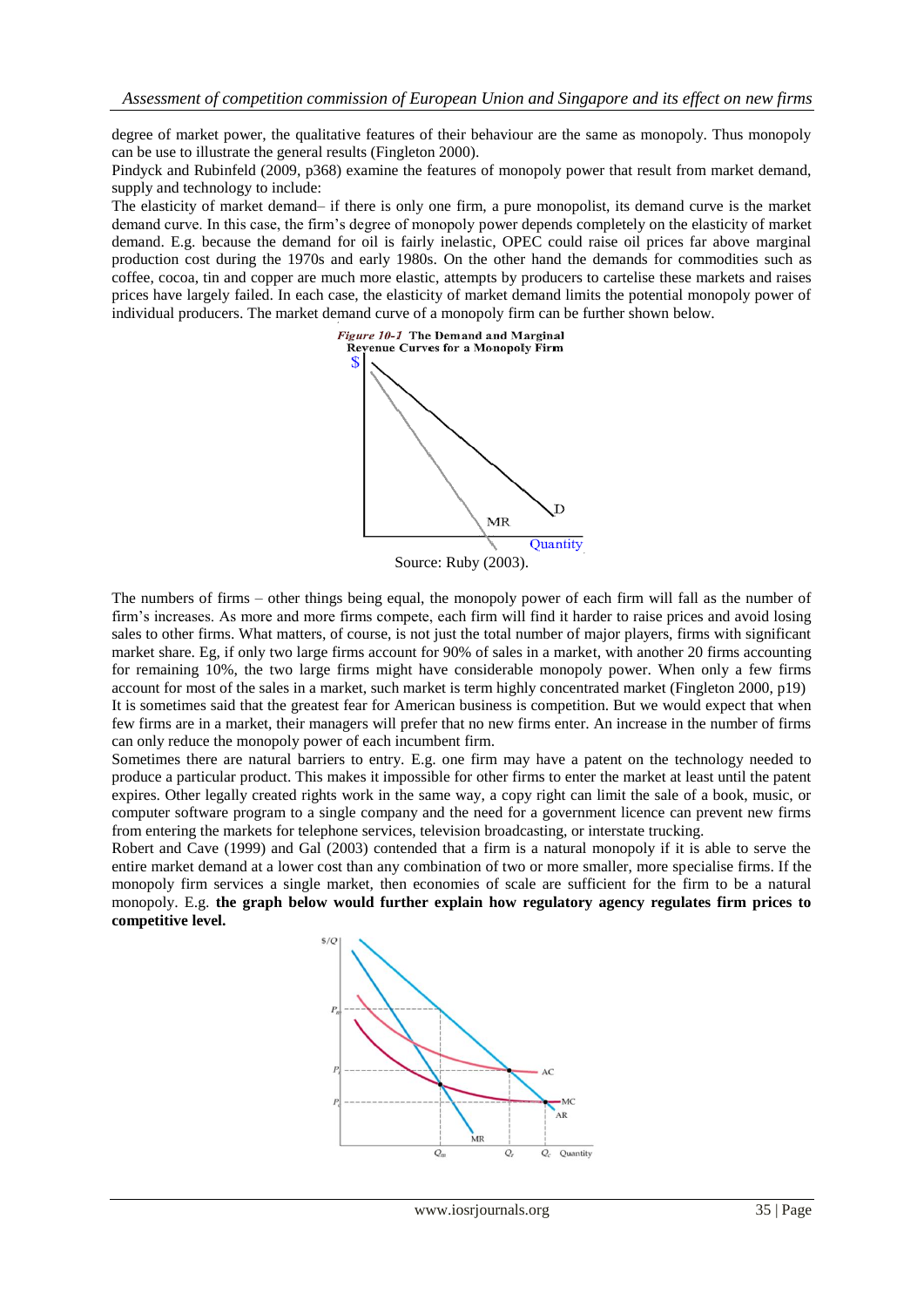The graph above denotes that the firm is a natural monopoly because it has economies of scale over it output range. If price were regulated to be  $P_c$  the firm would lose money and go out of business. Setting price at  $P<sub>r</sub>$  firm remain in business, excess profit is zero.

The interaction among firms – the ways in which competing firms interact is the most important determinant of monopoly power. Suppose there are two firms in a market. They might compete aggressively, undercutting one another's prices to capture more market share. This could drive prices down to nearly competitive levels. Each firm will fear that if it raises its price it will be undercut and lose market share. As a result, it will have little monopoly power.

On the other hand, the firms might not compete much. They might even collude, agreeing to limit supply output and raise prices. Because rising prices in concert rather than individually is more likely to be profitable, collusion can generate substantial monopoly power. Therefore, monopoly power is smaller when firms compete aggressively and is larger when they cooperate. This can be further explaining on the graph below using Bertrand model. Firms decide simultaneously what price to charge as in competition because of incentive to undercut and these make them to cooperate and have monopoly power in the market. Bertrand equilibrium price equals marginal cost because of incentive to undercut.



**IV The consequences of market power on prices, products' quality and welfare**

#### **4.1 Consequences on welfare**

Brux (2010 p311) and Pindyk & Rubbinfeld (209, p394) states that, in a competitive market price equals marginal cost MC. Monopoly power on the other hand implies that price exceeds marginal cost. Because monopoly power result in higher prices and lower quantities produced, this would make consumers worse off and the firms better off. But suppose we value the welfare of consumers the same as that of producers, in this case the consumer surplus and producers surplus are compare when a monopolist supplies the entire market. Consumer surplus is a benefits that consumer received beyond what he paid for good; while producer surplus is the analogous measure for producers. To maximise profit the firm produces at a point where MC=MR. in a competitive market, price must equal marginal cost.

Under monopoly, if the price is higher, consumer buy less because of the higher price, those consumers who buy the goods at  $p_m$  lose surplus and those consumers who will not buy at a higher price but at a price  $p_x$ below the high price also lose surplus, an amount given by triangle B. The total loss of consumer surplus is therefore A + B. the producer gain triangle A by selling at higher price and loss triangle C. The total gain in producer surplus is A – C. Subtracting the loss of consumer surplus from the gain in producer surplus, the net loss is  $B + C$ , and this is the deadweight loss from monopoly power. These can be further shown on the graph below.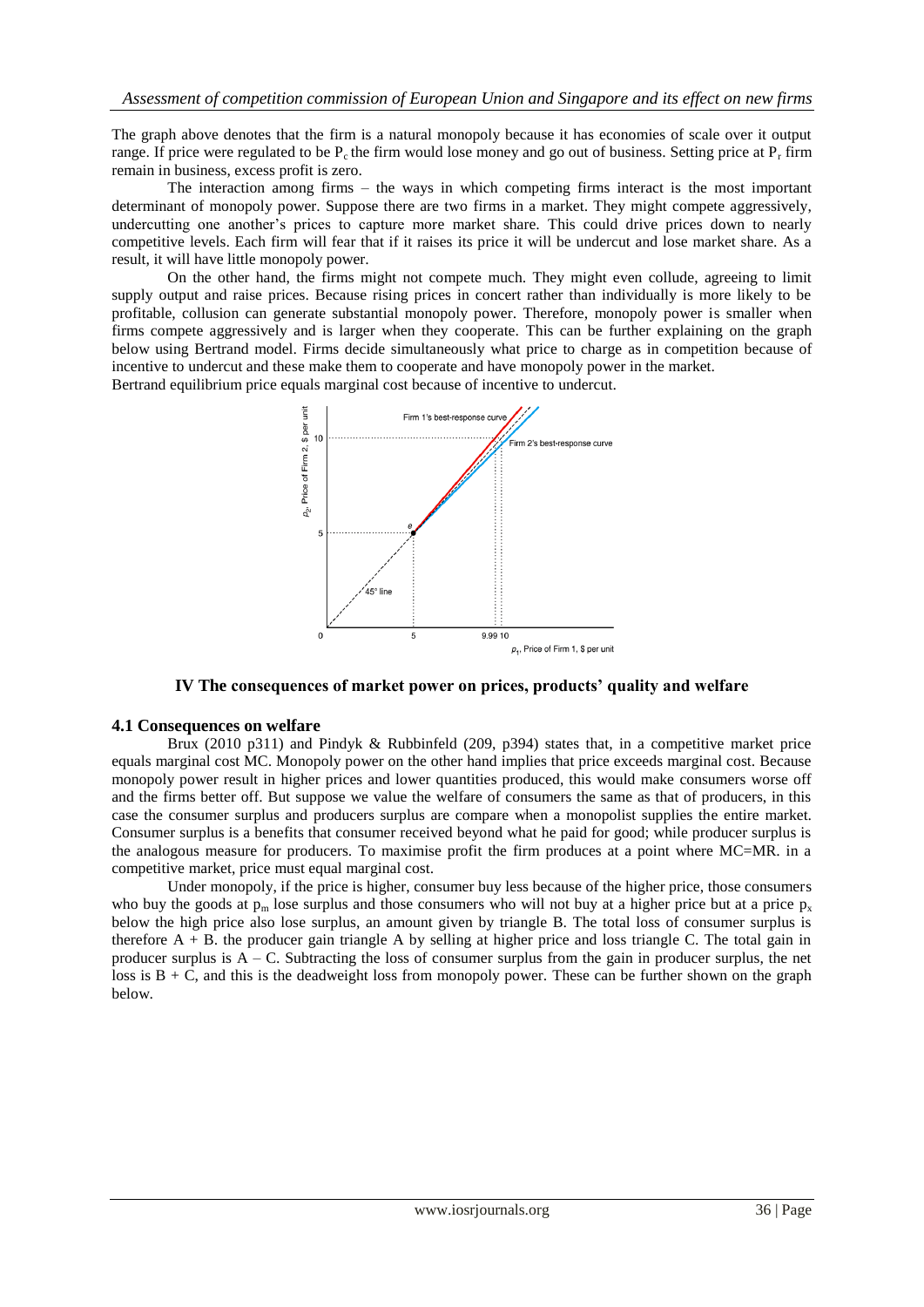

# **4.2 Consequences of market power on prices**

Market power resulted to price discrimination. That is practice of changing different prices to different consumers for similar goods, (Pindyk and Rubbinfeld 2009). In this case firm charge what the market will bear and different market segment will bear substantially different prices. Eg American Automobile produces varieties of Cars.

Price discrimination can take three broad forms which we call first, second and third degree price discrimination.

First degree price discrimination – a firm would like to charge a different price to each customer if it could, it would charge maximum price from customer for each unit bought. We call this customer's reservation price. The practice of reservation price is called perfect first degree price discrimination. These can be further explaining in the graph below



The above graph denotes that because the firm charges each consumer her reservation price, it is profitable to expand output to  $Q^{xx}$ . When only a single price  $P^x$  is charge, the firm's variable profit is the area between the marginal revenue and marginal cost curve. With perfect price discrimination, this profit expands to the area between the demand curve and the marginal cost curve.

Second degree price discrimination – in some market, as each consumer purchases many units of a good over any given period, his reservation price declines with the number of units purchased. In this case a firm can discriminate according to quantity consumed. E.g., a single roll of Kodak film might be priced \$5, while a box containing 4 rolls might be priced \$14, making average price per roll \$3.50. This can be further shown on the graph below.

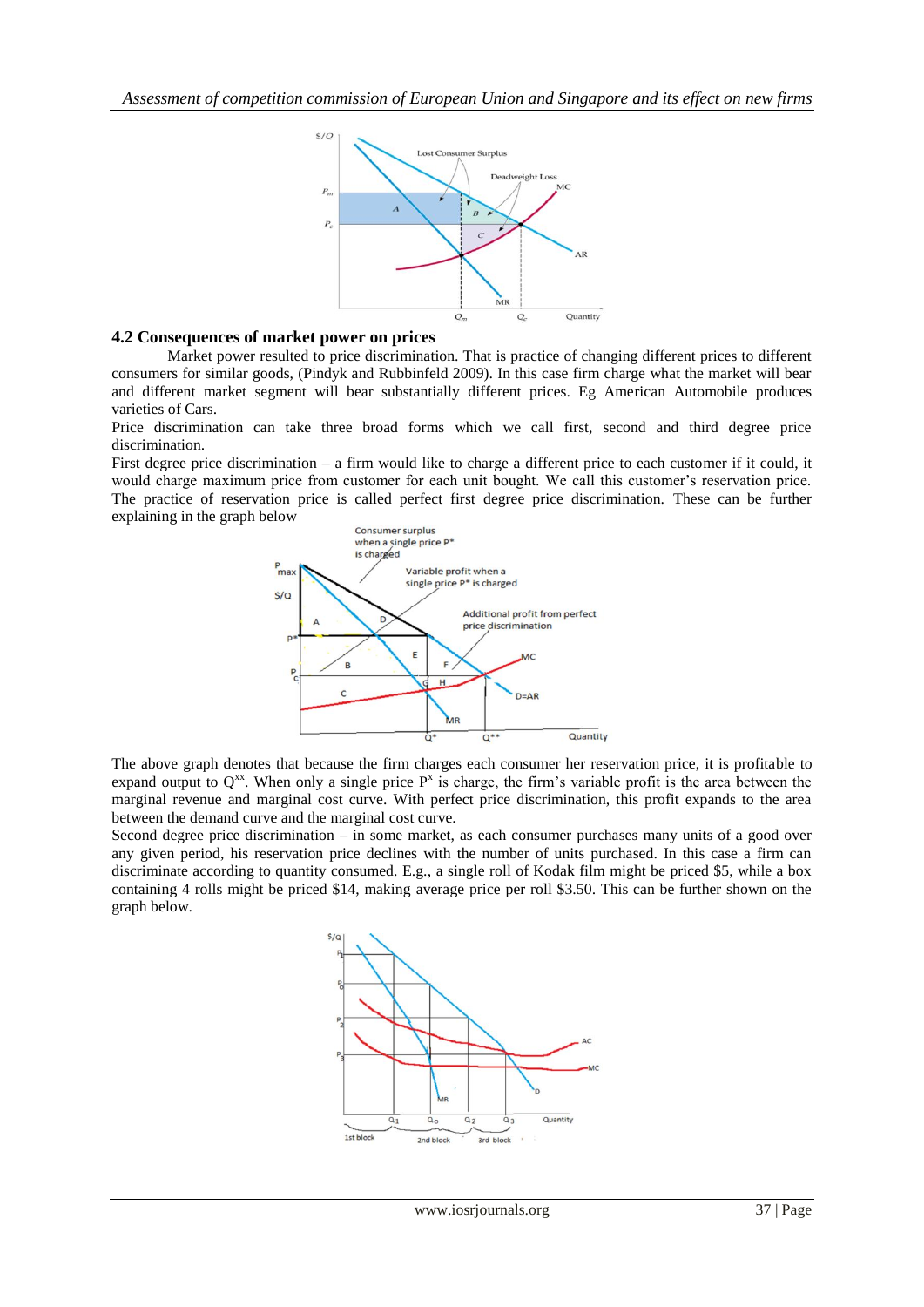The graph above denotes prices that are charge for different quantities of the same goods. There are economic of scale; average and marginal costs are declining. Second-degree price discrimination can make consumer better off.

Third degree price discrimination – it is a practice of dividing consumer into two o more groups with separate demand curves and charging different prices to each group.

# **4.3 Consequences of market power on products quality**

Brux (2010 p307) contend that products are frequently differentiated and act as a barrier to the entry of new firms. This is a characteristic that make the product of one firm different from another firm in the eyes of the buyer. The different may be real (style, quality, colour or taste). Eg household laundry bleach, despite the uniformity of the product Clorox has dominated the bleach market for many years, commanding a higher price than other brands because many consumers are convinced that Clorox is a quality product than other brands in the market. Product differentiation acts as a barrier to entry because new firms must spend a great deal of money on advertising their product in an effort to compete against the established product already in the market.

# **V. Factors facilitating the emergence of collusion among firms**

To know the relevant factors that facilitate the emergence of collusion, it is imperatives to know what collusion are all about. Therefore, the concept of collusion in economics denotes a situation where firms' prices are higher than some competitive bench mark. That is a situation where firms set prices which are close enough to monopoly prices (Motta 2009, p138 and Kuhn, K. U 2001). For collusion to arise, there are two elements that must exist. These are thus:

- It participant must be able to detect in a timely way a deviation occurred.
- $\triangleright$  There must be a punishment which follows a deviation.

The factors that facilitate the emergence of collusion among firms as portrayed by (Motta 2009, p142 and Furse 2008, p181) in a given sector e.g. cement industry include:

Concentration – the extent to which a market is taken up by a limited numbers of firms. The comparison between gains and losses from deviations illustrates why this is the case. Imagine that there are many firms of identical size and of large capacity, which co-exist in the cement industry. In a collusive situation, each of them will set a high price and get a small share of the total profits. However, if one of them deviate and sets price lower than the rivals, it might get all the market for itself. Even if the punishment was harsh, so that a very small stream of expected profits will follows after a deviation, the gains from deviating would be so extraordinary in the deviation period that they would outweigh the collusive profits forgone during the punishment period. Compare this situation with the extreme one where there are only two firms in the cement industry. At a collusive equilibrium, each would get half the market so that gains from deviating are smaller relative to the lower profits due to the punishment which follows.

Entry barriers – the easier entry into an industry the more difficult to sustains collusive prices. When prices and profits are high, new firms will be attracted into the industry and this tends to disrupt the collusive outcome, by two possible mechanisms. Suppose the new entrant does not want to pursue a collusive strategy and behave aggressively. This will subtract market shares to the incumbent firms that will have to decrease prices to keep their customers hence breaking the collusive equilibrium.

Regularity and frequency of orders – regular orders facilitate collusion. In deed an unusually large order would give a very strong temptation to deviate, by deviating, a firm would make unusually large profits, and the perspective of losing collusive profits obtained under the typically small expected demand is not enough to deter the deviation.

Buyer power – a stronger buyer can make use of its bargaining power to stimulate competition among the cement sellers, either by threatening to redirect orders from a current seller to other or to potential entrants or by threatening to start upstream production itself.

Snyder (1996) added that by concentrating its orders, a powerful buyer can also manage to break collusion.

Symmetry – competition authorities and court regard symmetry among firms as a factor which facilitates collusion. For example, it is assume that people who are in a similar position would find it easier to arrive at an agreement which suits all of them. Compte etal (2002) states that largest firm has the highest incentives to deviate from collusion and the smallest firms have difficulties to punish. Therefore a more equal distribution of capacities would help collusion.

# **VI conclusion and Recommendations**

# **6.1 Conclusion**

In conclusion, we have seen how competition law have worked in Singapore and EU. The Acts has given the commissions the right to investigate and adjudicate anti-competitive activities. The enforcement authorities use different method to access the present of market power, this enable them to detect anti